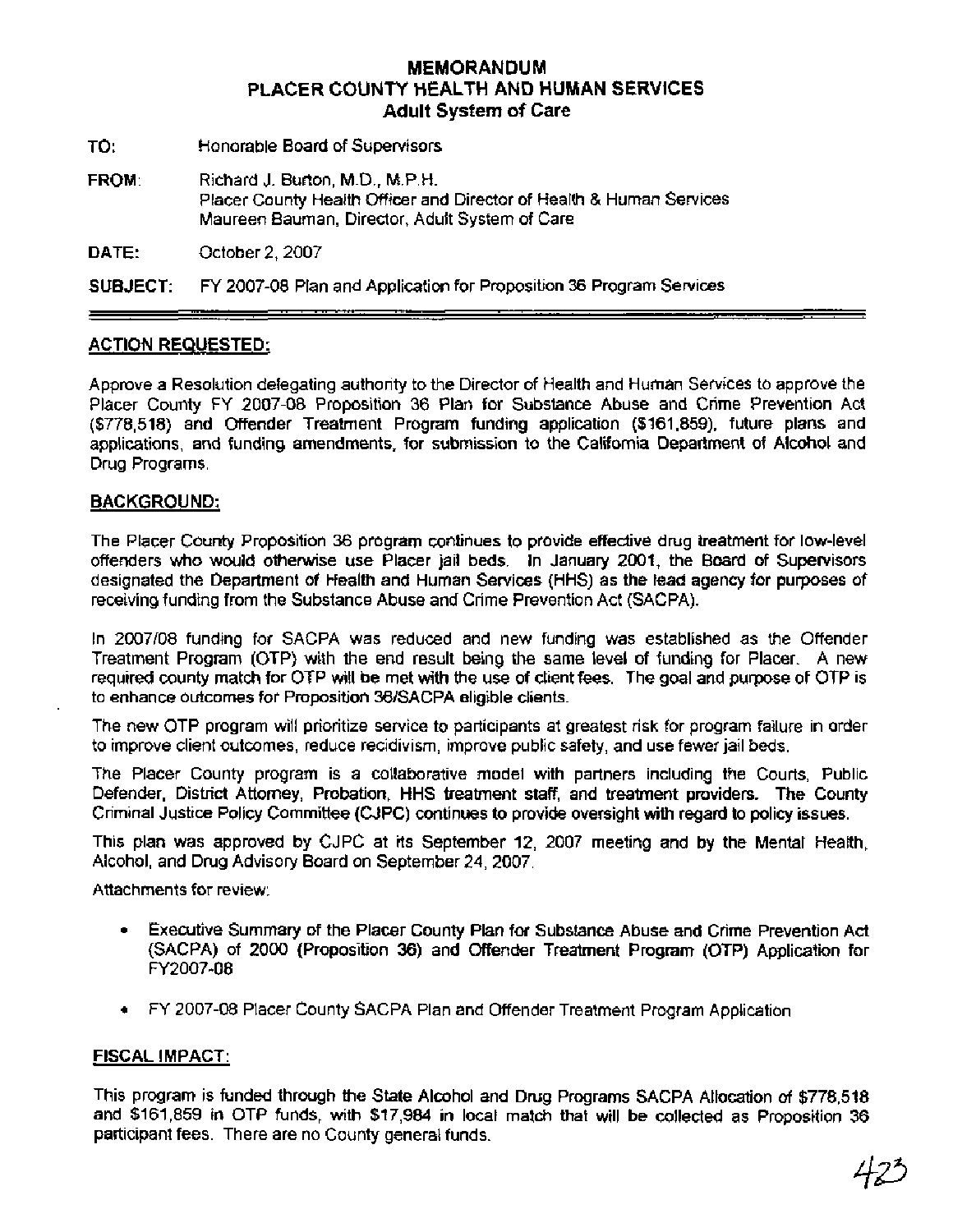# **Before the Board of Supervisors County of Placer, State of California**

| Resolution No: $\frac{1}{1-\epsilon}$ |
|---------------------------------------|
| First Reading: <b>First Reading:</b>  |
|                                       |

The following Resolution was duly passed by the Board of Supervisors of the County of Placer at a regular meeting held **October 2, 2007,** by the following vote on roll call:

Ayes:

Noes:

Absent:

Signed and approved by me after its passage.

Chairman, Board of Supervisors

Attest:

Clerk of said Board

**BE IT RESOLVED** that the Board of Supervisors of the County of Placer, State of California, hereby delegates authority to the Director of Health and Human Services to approve the Substance Abuse and Crime Prevention Act (SACPA) and Offender Treatment Program (OTP) County plans and applications, future plans and applications, and funding amendments, for submission to the California Department of Alcohol and Drug Programs, completed pursuant to Section 9515, Title 9, California Code of Regulations. Delegation of approval authority is made in accordance with California Code of Regulations, Title 9, Section 9515(b)(4). This delegation shall remain in full force and effect for the term of this program.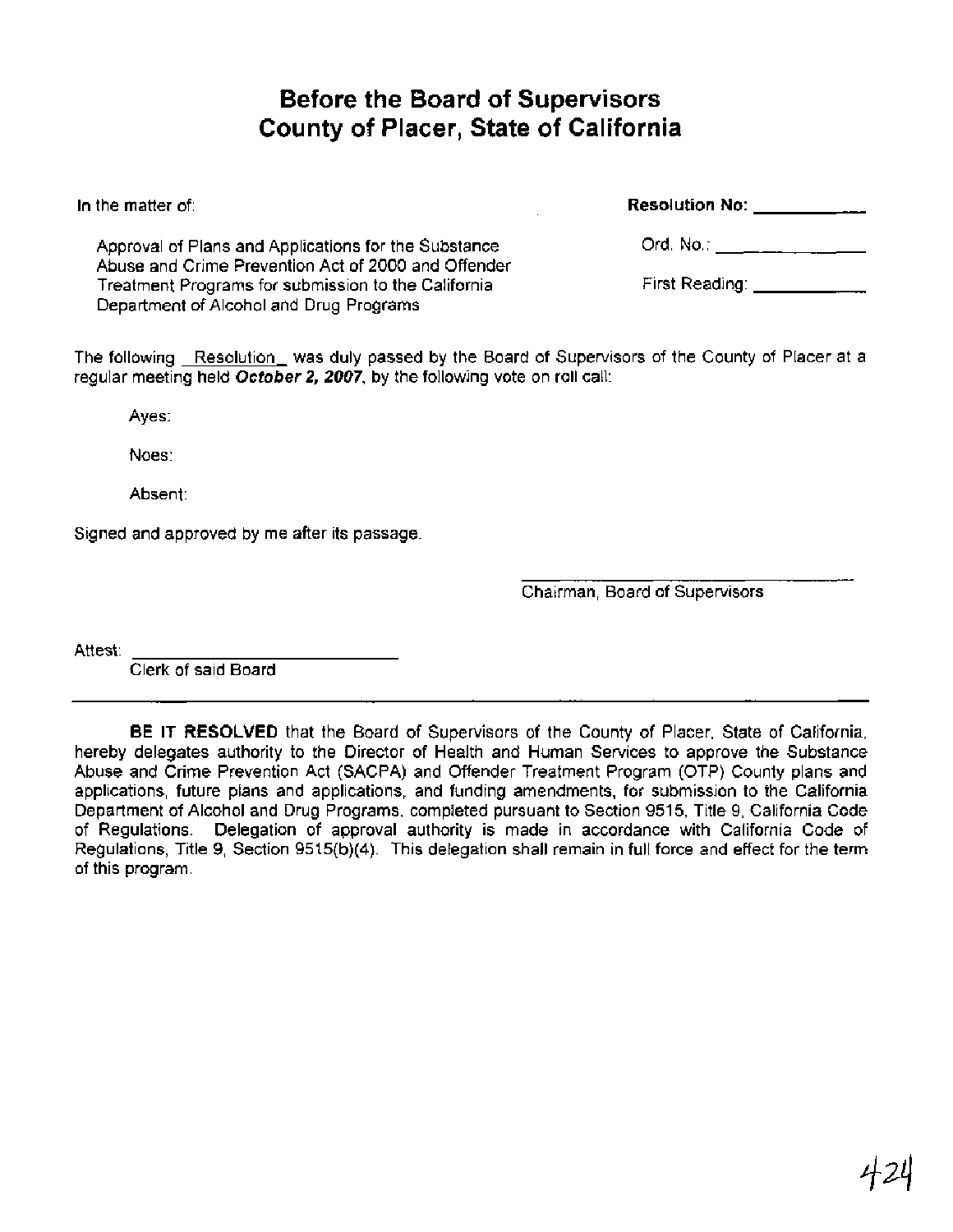Executive Summary

# Placer County Substance Abuse Crime Prevention Act (SACPA)/Proposition 36 Plan and Offender Treatment Program (OTP) Application  $\sim 2007/08$

**SACPAIProposition 36:** The Placer County Proposition 36 program continues to provide effective drug treatment for low-level offenders who would otherwise use Placer jail beds. A recent costlbenefit study of Proposition 36 statewide found that for offenders who enter treatment rather than prison, taxpayers saved \$2.50 for every \$1 invested in the program. And, for offenders who completed treatment, the savings jumped to \$4 for every \$1 spent. While the statewide average of completions is about 34%, Placer's completion rates average for FY 06107 was 43%.

We continue to evaluate the program to improve our participant outcomes: reducing recidivism, increasing public safety, reducing use of Placer jail beds, and significantly improving the lives of our program participants, their families, and our community.

#### **Regarding the Placer County Proposition 361SACPA plan for FY 2007108:**

The State has allowed counties to submit their 2006107 Plan if there have been no significant changes to the plan. We are submitting that Plan (attached) with the following change noted:

#### **Changes to Proposition 36lSACPA in 2006107:**

Over the last year the Placer SACPA allocation has remained about the same from the year before, while program costs, including HHS and Probation staff and provider treatment, have increased significantly. We accommodated for this by absorbing the deficit equally across treatment (reducing contracts), HHS case management (eliminating one HHS case manager), and Probation (reducing the SACPA funds to Probation).

Consequently, case loads for both HHS and Probation have increased, and there are fewer treatment slots available to Proposition 36 clients in both residential and outclient than there were a year ago. We no longer keep clients in formal treatment for a full 12 months, but use clinical information to provide the most appropriate, sometimes the lowest level of treatment as a first option, which sometimes means shorter lengths of stay in formal treatment. We continue to provide Probation supervision and treatment case management during the full length of the program.

**Offender Treatment Program:** The Substance Abuse Offender Treatment Program (OTP) was established in FY 2006/07 through Assembly Bill 1808. The goal and purpose of OTP is to enhance outcomes for Proposition 36/SACPA eligible clients. Counties wishing to apply for OTP funds must propose enhanced treatment services that enable clients to enter, remain in, and complete treatment. The funds should reduce delays in available treatment, and counties must use a drug court model for their program. In addition, they must have a viable drug court for Prop. 36 felons who fail to complete Proposition 36. Finally, counties wishing to apply for OTP funds must provide a 10% local match.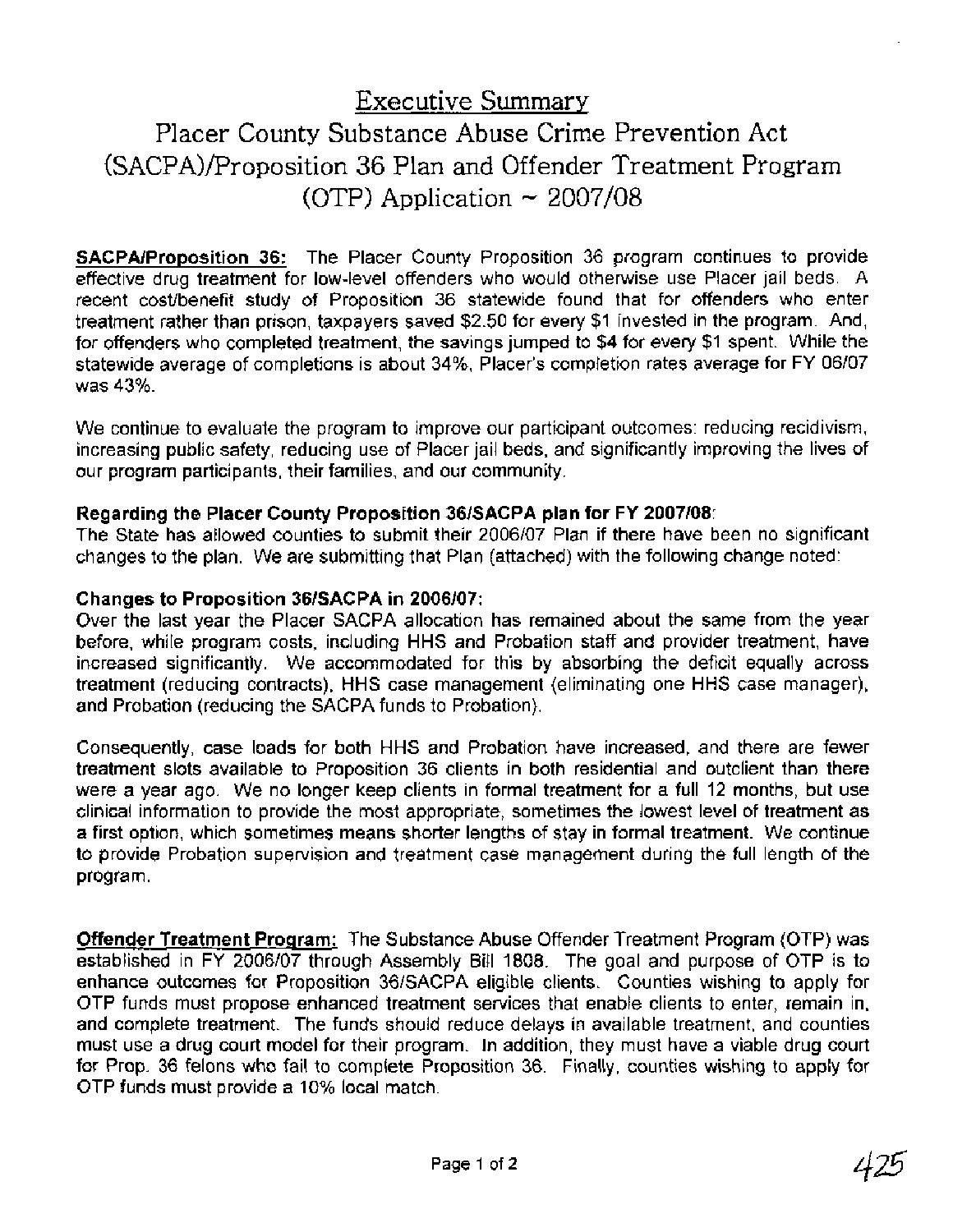# **Regarding the Placer County Application for OTP 2007108:**

- We are proposing to provide enhanced services to the two populations at highest risk of program failure: clients who have both mental illness and a substance abuse disorder (co-occurring disorders), and clients who have high rates of prior non-drug convictions. (Both of these populations have been identified in national studies and studies conducted by UCLA in California as being two of the groups of participants at the greatest risk for not completing treatment programs, including Proposition 36.)
- We will improve our screening and assessment processes to identify clients who fall in one or both of these priority groups
- We will use bus vouchers, family counseling, and clean and sober housing to improve outcomes for these clients
- We will prioritize residential placements for those clients in these at-risk populations who most need it
- We will continue to meet as a collaborative team of both criminal justice and treatment partners to insure more seamless coordination of services
- We will use innovative approaches to case management including specialized screening tools, motivational interviewing (an evidence-based treatment practice), and group case management to improve both client retention and client program completion outcomes

# **Changes from 2006107 to 2007108:**

# **<sup>2006107</sup>**- **SACPA-Only Funding for Proposition 36**

SACPA Allocation: \$935,564 County Match: None required Plan: Attached

# **2007108** - **SACPA with OTP**

SACPA Allocation: \$778,518 OTP Allocation if applied for: \$161,859 Total SACPA + OTP: \$940,377\* County Match for OTP (10%): \$17,984 (will use Proposition 36 fees and fines) Plan: Attached

\* Funding for both SACPA and OTP could increase if counties do not use all of their SACPA allocation and must return it to the State. These funds will then be redistributed. OTP funds could also increase if some counties do not apply or qualify. Funding allocations would increase for counties who do qualify.

424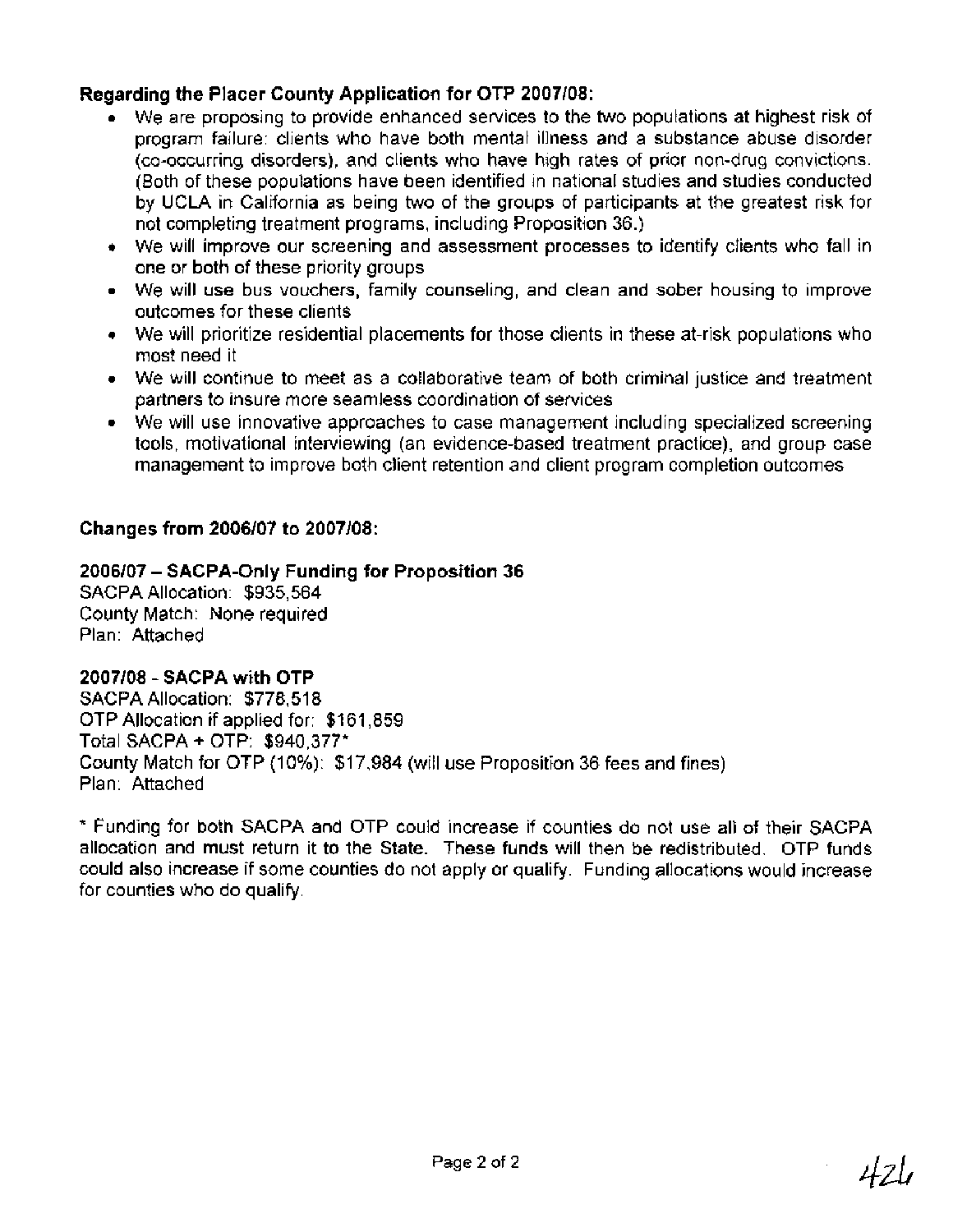# **PLACER COUNTY PLAN**

# **SUBSTANCE ABUSE AND CRIME PREVENTION ACT OF 2000 (SACPA)**

# **FISCAL YEAR 2007-2008**

September 14, 2007

**Prepared by:** 

**Maureen F. Bauman, L.C.S.W.,** 

**Director Adult System of Care Placer County Health and Human Services** 

**Department of Alcohol and Drug Programs** 

427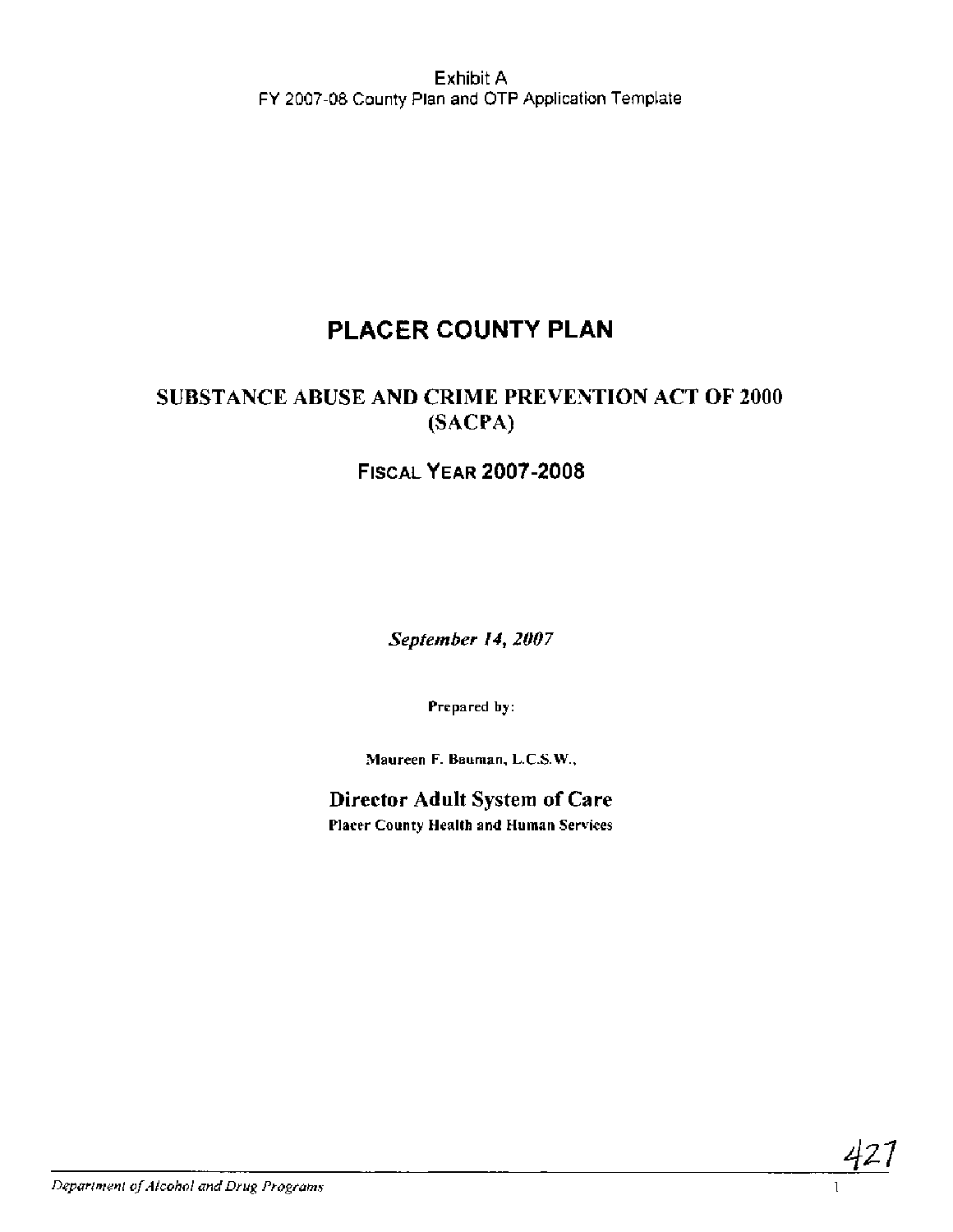# **PART I: SACPA COUNTY PLAN**

This part must be completed to be considered for distribution of SACPA funds.

**1.** The county's FY 2006-07 County Plan is currently on file at ADP. That plan is current for FY 2007-08 except as noted in question #2 below. Yes  $\boxtimes$ No  $\square$ 

Note: If the answer is "NO" then an updated county plan must be submitted.

- **2.** Plan Changes **from** FY **2006-07** County Plan. Identify any changes from the FY 2006-07 county plan to FY 2007-08 county plan in the following areas.
	- **a)** Drua Treatment Services. Describe changes in drug treatment services from the previous plan year. In consideration of changes, will the assessment process or assessment tools utilized change or be modified? Has the county increased capacity or length of treatment services for outpatient, residential or Narcotic Replacement Therapy (NRT) services? Is drug testing still utilized as a measure to modify a client's treatment needs? Do expenditures submitted in SRlS reflect increases or decreases? If so, an explanation is required. (For example; explain changes related to addition/reduction of treatment staff, length of treatment, treatment options, treatment capacity, etc.)

I) Expenditures submitted for FY 2007-08 are decreased from the prior year because we have significantly less rollover available for this fiscal year than we have in past years (FY 2006- 07 \$428,941 in total rollover; FY 2007-08 \$75,490 in rollover).

11) Over the last year the Placer SACPA allocation has remained about the same, while program costs, including staff and treatment, have increased significantly. We accommodated for this **by** spreading the reduction equally across treatment (reducing contracts, re-assigning one case manager, 1 FTE to another program), and reducing the SACPA contribution to Probation. Consequently, case loads have risen and residential placements and lengths of stay have had to **be** reduced. While the Prop.36 program participants continue to get services on the treatment continuum for the entire time they are in the program, we can no longer keep clients in "formal treatment groups" for the full 12 months of their program.

111) However, we continue to have a dedicated court calendar, same day orientation and assessments, regular client contact, the use of testing as a measure to evaluate client's treatment program needs, and Prop.36 staff continuously work with treatment and service providers to ensure all clients are receiving clinically appropriate treatment.

- **b)** Other Services: Describe changes in additional services supplemental to treatment from the previous plan year. Additional services include: vocational training, literacy training, family counseling, etc. Has the county expanded vocational opportunities for clients or collaborated with community resources to provide additional needs as assessed? Are there notable changes to services for persons with co-occurring disorders? Do expenditures submitted in SRlS reflect increases or decreases? If so, an explanation is required. (For example; explain changes related to addition/reduction of staff, providers of services, etc.)
	- I) Expenditures in FY 2007-08 are decreased due to the reduction in available rollover.

11) Clients are referred to other services within Placer County and to community based services to assist them in recovering from substance abuse addictions and to avoid future involvement with the criminal justice system. These services may include referrals to county eased due to the reduction in available asset<br>
within Placer County and to committance abuse addictions and to a<br>
These services may include refer

*Department of Alcohol and Drug Programs* 2

*<sup>8</sup>***h**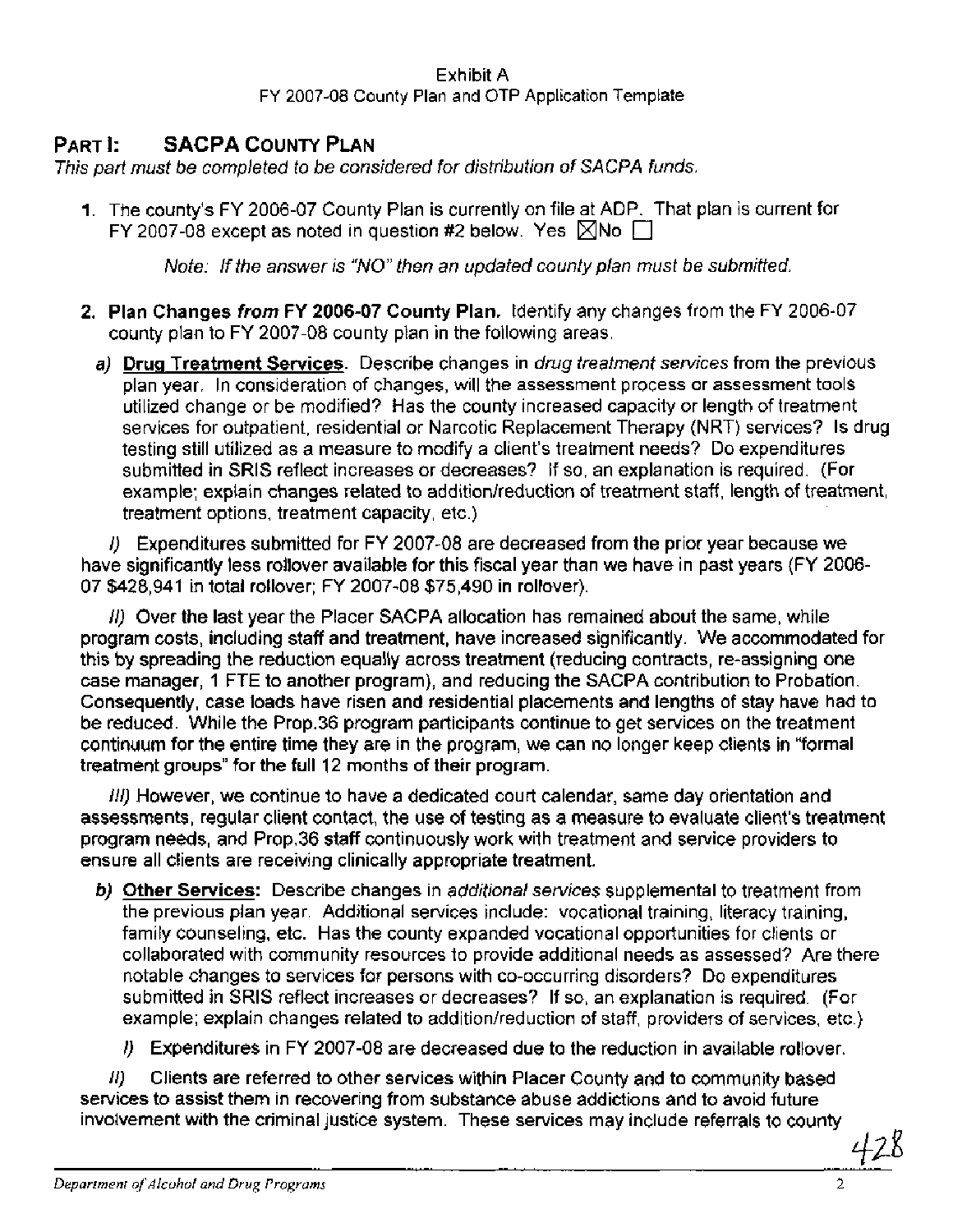# Exhibit A

#### FY 2007-08 County Plan and OTP Application Template Mental Health, Social Services, literacy training, vocational training, domestic violence services, and Mental Health Services Act/Full Service Partnership.

**c)** Criminal Justice Activities: Describe changes in criminal justice activities from the previous plan year. Has the county modified involvement of criminal justice entities for supervision, case management approach or similar activity? Do expenditures submitted in SRlS reflect increases or decreases? If so, an explanation is required. (For example; explain changes related to addition/reduction of staff, changes in process or program involvement, etc.)

I) Expenditures in FY 2007-08 are decreased for criminal justice due to significant reductions in our available rollover.

11) Other than a reduction in funding for Probation, we do not expect significant changes in criminal justice activities in FY 2007-08.

**d)** Client Referral Proiections: Describe changes in referrals from the previous plan year. Explain the reasons for increases and decreases in the number of offenders referred to SACPA by both court/probation and parole. Do figures submitted in SRIS reflect increases or decreases? If so, an explanation is required. (For example; change in process to capture information, increased support and collaboration, etc.)

I) Our Prop.36 referrals have increased in FY 2006-07 and we anticipate this trend will continue. There were eighty (80) more referrals in FY 2006-07 from FY 2005-06. This is, in part, a result of increased referrals from the local parole agents to the Prop.36 Program. Prop.36 staff have been working more closely with parole, and parole is now increasing their referrals into the Prop.36 treatment program. In addition, the increase in clients who are not parolees is likely due to the on-going efforts we are making in Placer to build a stronger and more collaborative Prop.36 team.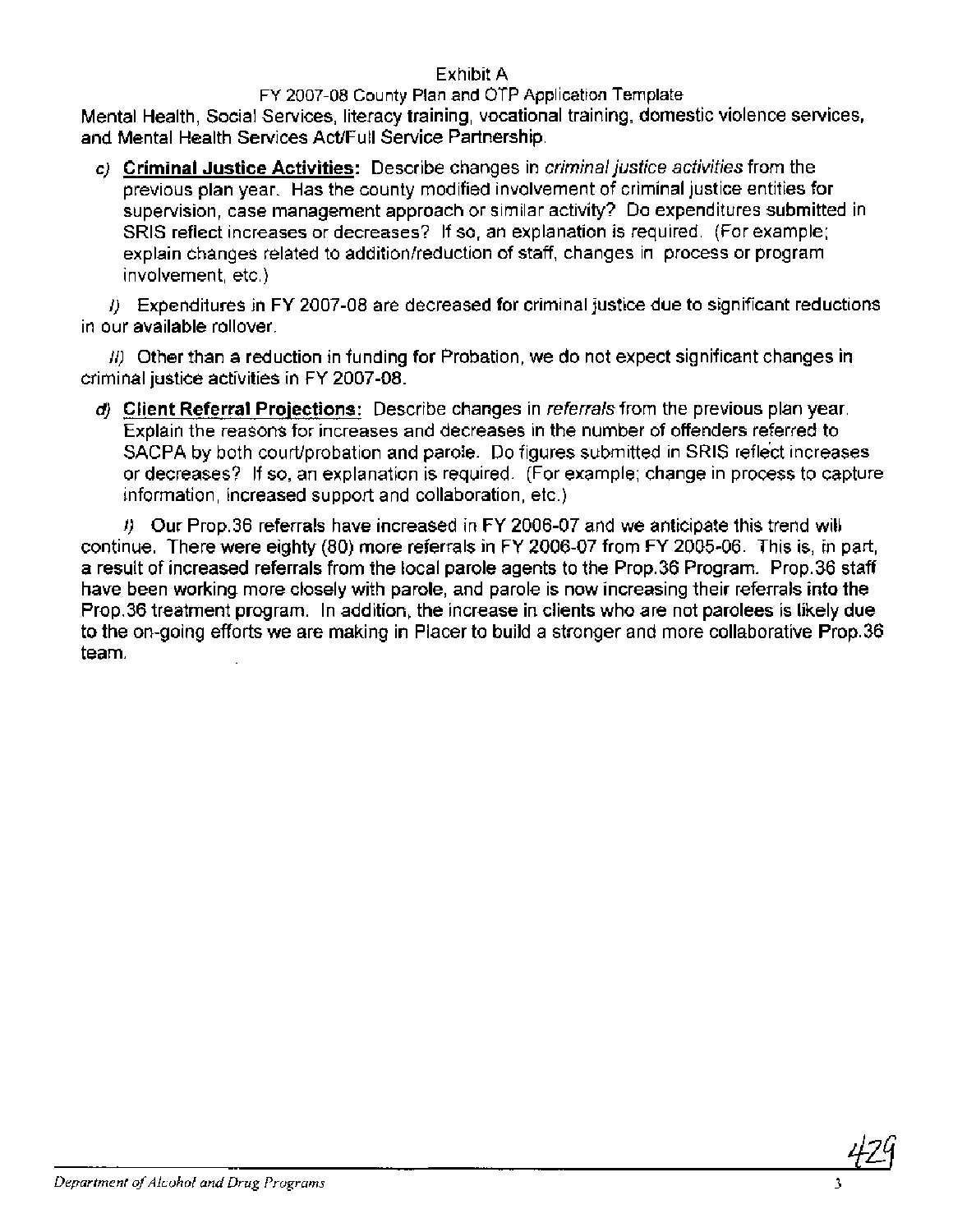# **SACPA REPORTING INFORMATION SYSTEM-DATA ELEMENTS**

#### **To complete this portion, you must access SRlS and upload information. Refer to the planlapplication guide for assistance in completing this section.**

- SACPA/SATTA Expenditures by Entity
- Service/Activity Report
- Client Projections (Referrals)

# **PART II: OTP APPLICATION**

Counties applying for OTP funds must establish a separate funding expenditure code for OTP costs and cannot place the funds in the Substance Abuse Treatment Trust Fund (SATTF). Counties must track FY 2006-07 funds separately from FY 2007-08 funds.

**1.** Will the county apply for OTP funds?  $\boxtimes$  Yes  $\Box$  No

If **yes,** continue completion of Part I1 to be considered for receiving OTP funds. REQUIRED ELEMENTS MUST BE MET TO QUALIFY FOR OTP FUNDS AND ESTABLISH COUNTY ELIGIBILITY. If you are unsure if the county meets eligibility requirements, contact your county liaison.

If *no,* skip the remainder of Part I1 and complete Exhibit 6: OTP Decline of Funds in addition to Part III, Board of Supervisors Approval for the SACPA funds you are requesting.

#### **See planlapplication guide for assistance in completing this section.**

**Goals** 

1.  $\boxtimes$  Enhance treatment services for offenders assessed to need them, including residential treatment and narcotic replacement therapy.

Describe what treatment services will be enhanced, and how enhancement will be connected to assessed need. Describe which strategies from the list above will be used to meet this goal.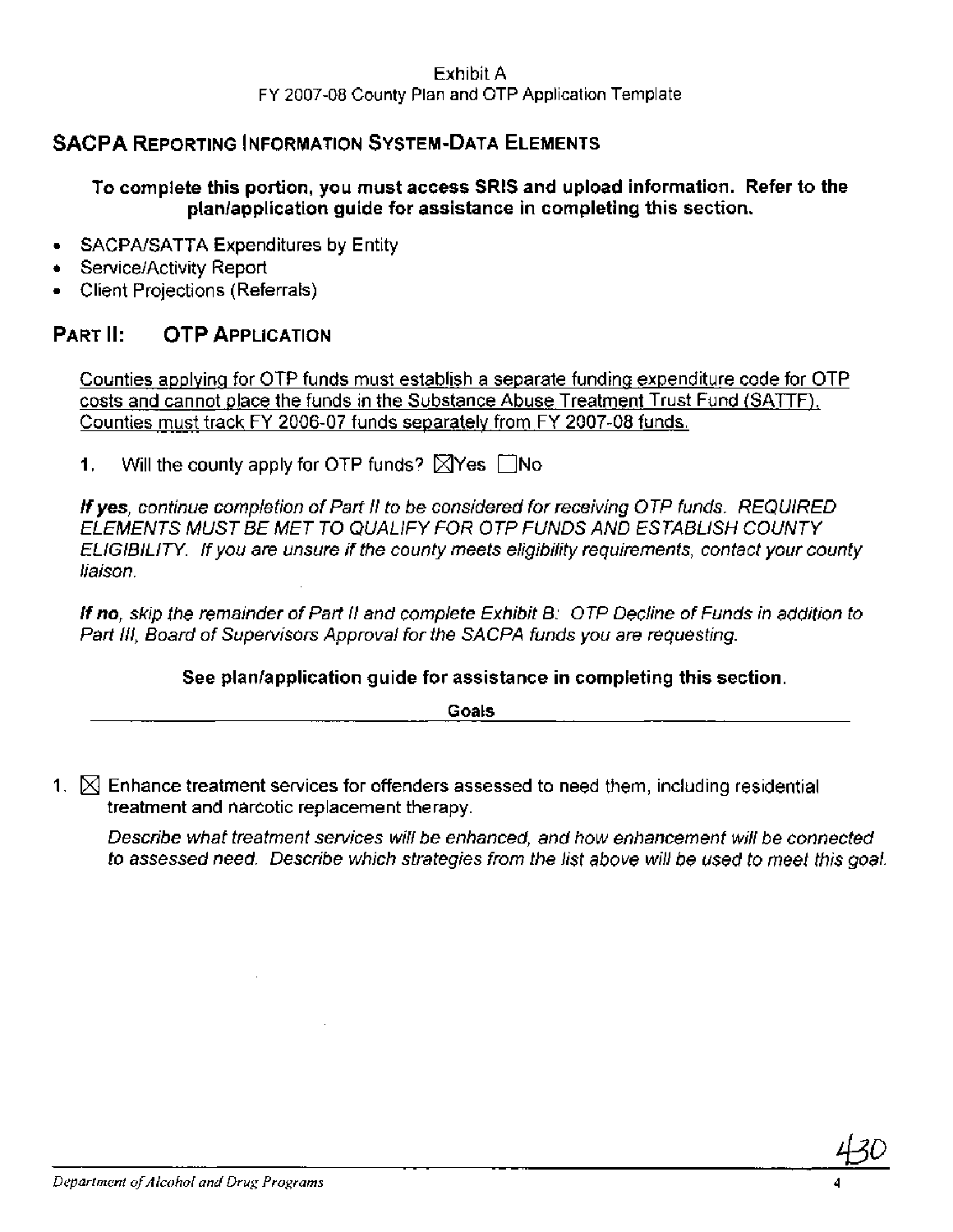#### Exhibit A

#### FY 2007-08 County Plan and OTP Application Template

Note: Strategies identified by State ADP and recommended for inclusion are underlined in the text below.

I) In order to better serve the two priority populations of clients for OTP (clients with cooccurring substance abuse and mental health disorders (COD), and clients with high rates of prior non-drug convictions Placer County will:

a) Expand capacity of treatment services by prioritized treatment slots in our co-occurring outclient treatment program and residential treatment for clients at highest risk for recidivism.

b) Utilize additional screening tools by using a co-occurring disorders (COD) screener, like the one being developed by the State Co-Occurring Joint Action Council (COJAC), to identify early in the treatment planning process what enhanced treatment services a COD P36 client will need in order to improve client retention and program completion.

c) Locate assessment units or centers in or near the court by arranging to have assessment space adjacent to the new court house which is scheduled to be moved to the southwest end our county.

2.  $\boxtimes$  Increase the proportion of sentenced offenders who enter, remain in, and complete treatment, through activities and approaches such as co-location of services, enhanced supervision of offenders, and enhanced services determined necessary through the use of existing drug test results.

Describe each county-specific activity to increase the proportion of client admissions, client retention, and completions. Describe which strategies from the list above will be used to meet this goal.

 $I$ ) In order to achieve this objective, Placer will

a) Send our Prop.36 Coordinator and encourage our treatment providers to attend NlAX (Network for the Improvement of Addiction Treatment) training in order to learn methods we can implement to improve retention of clients, and program completions.

b) Work on quality improvement strategies with our treatment providers, including increased case management or oversight to help them better serve all clients, especially those who are COD or at highest risk of recidivism to improve retention and completion.

c) Add motivational elements to our program including sending clients postcards to acknowledge their good work in the program and encourage them to continue in treatment. Also, Placer will acquire a camera to take before and after photos of clients to help them see, literally, the way that they change as they continue in their recovery process.

d) Assess the possible disproportionate impact of limited treatment capacity, assessment procedures and treatment protocols across raciallethnic groups by sending our Prop.36 manager and coordinator to training in cultural competency and doing an analysis of our existing services to identify ways to improve outcomes for racial/ethnic groups.

e) Use "Motivational Interviewing" in our assessment process, and provide training to our treatment providers to use this evidence based practice to improve retention and completions.

f) Provide specific training of staff and treatment providers in both "Seeking Safety" (evidence based curriculum for our female COD clients) and "Nurtured Heart" (promising practice) for use with clients who are also parents.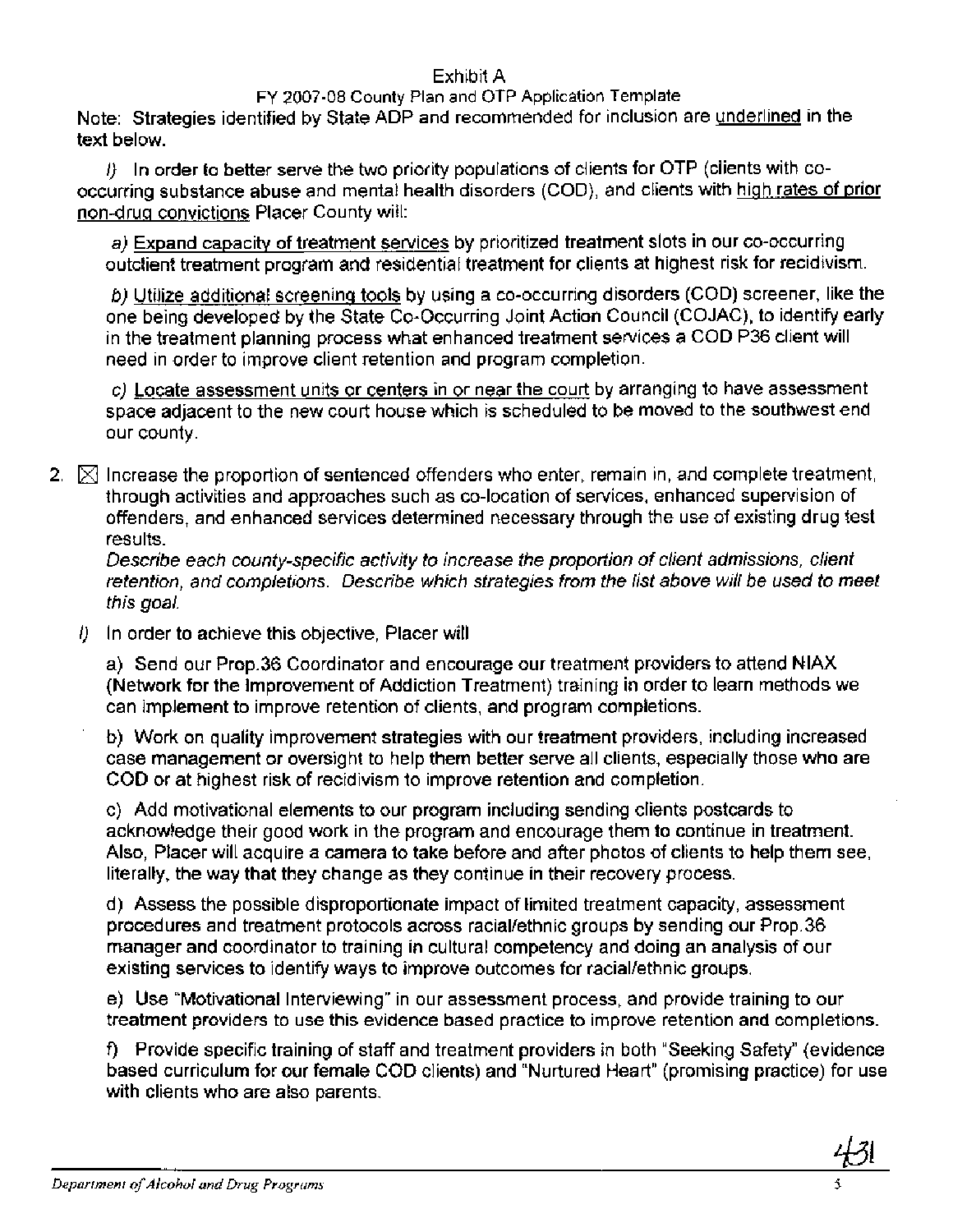# $3.$   $\boxtimes$  Reduce delays in the availability of appropriate treatment services.

Describe existing delays, including details of how the delay is measured, and the specific activity or practice the county will employ to reduce delays. Describe which strategies from the list above will be used to meet this goal.

I) Improve collaboration and coordination between criminal justice and treatment with the goal of admitting offenders into appropriate treatment in the shortest possible time by making sure that treatment providers meet at least bi-annually with the whole criminal justice teat to help team members be more aware of the treatment options available to their clients in order to expedite admissions and reduce the number of eligible clients who otherwise do not enter treatment.

11) Conduct assessment and treatment placement in a single visit by making placement arrangements at the assessment appointment which will take place the same day as program orientation, and provide bus vouchers to priority clients who have challenges with getting transportation to treatment.

**4.** Employ a drug court model, including dedicated court calendars with regularly scheduled reviews of treatment progress, and strong collaboration by the courts, probation, and treatment.

Describe existing court practices, and specific activity or practice the county will employ to achieve a drug court model. Describe which strategies from the list above will be used to meet this goal.

I) Placer has always used a Drug Court model for it's Prop.36 Program. We will have a weekly dedicated court calendar that is staffed by a dedicated Public Defender, District Attorney, Probation Officers, and treatment staff. Participants return for regular reviews, and their treatment progress is discussed with the whole team in pre-court conference sessions. This Prop.36 team meets regularly to discuss program improvements as well.

a) Use intermediate sanctions of graduating severity by including creative sanctions (additional appointments and check-ins; additional court appearances; waiting to be called to the end of the calendar; journaling, and community services) as well as creative rewards to improve compliance and participation.

b) Enhance criminal justice supervision of offenders by working with Probation to provide coordinated supervision to our priority clients in concert with treatment staff to better supervise this population.

#### 5.  $\boxtimes$  Develop treatment services that are needed but not available.

Describe specific treatment services, presently not provided, that the county plans to develop including new services, client population to be served, and purposes of the planned services. Describe which strategies from the list above will be used to meet the goal.

I) Increase utilization of residential treatment services by expanding the capacity of our providers to serve our co-occurring Prop.36 clients by providing training and onsite case management support with staff trained in serving this population (this will also improve our retention and completion outcomes).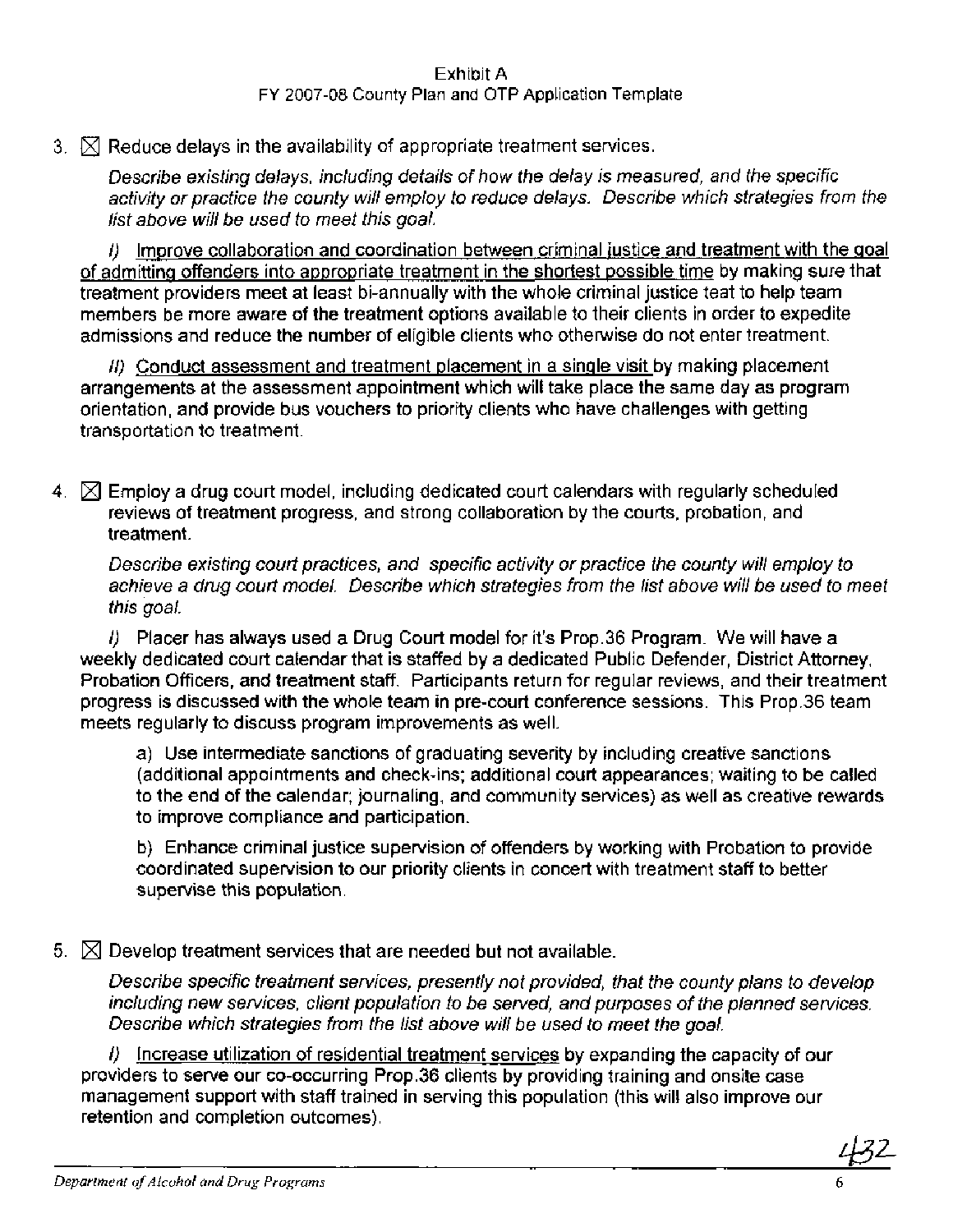6.  $\boxtimes$  Other activities, approaches, and services.

Describe the specific activities, approaches and services not previously addressed that the county plans to pursue. The plan must describe the county's current outcomes or progress in terms of numbers and types of clients, and the anticipated improvement or enhancement anticipated as a result of the proposal. Describe which strategies from the list above will be used to meet the goal. The use of funds for other purposes must be approved by ADP.

I) Currently Placer estimates the number of Prop.36 client with co-occurring substance abuse and mental health disorders to be at approximately 20%. We have not collected this data, but will start with the approval of our OTP Plan to better evaluate these clients progress with enhanced OTP services. In addition, we have not been tracking the number of clients with more serious criminal histories to determine how their outcomes might be different than other participants. We will develop criteria for this priority population with the implementation of our OTP plan and will track their outcomes in order to compare them with the rest of our SACPAIProb.36 population.

 $11)$  Some of the additional activities, beyond those listed in #1 – 5, that will improve our OTP priority population outcomes are:

 $a$  Expand capacity of treatment services including sober living tied to outpatient by setting aside clean and sober living (T House) beds for our priority population and insure they concurrently receive outpatient drug treatment.

**b)** Use ancillary services, including bus vouchers, to address transportation problems in our largely rural county to improve program participation and retention.

**c)** Provide counseling services, including family counseling, to improve the outcomes for our priority populations.

d) Expand treatment capacity by having Prop.36 staff provide group case management, including group visits at our treatment provider sites to better coordinate discharge plans.

*Department of Alcohol and Drug Programs*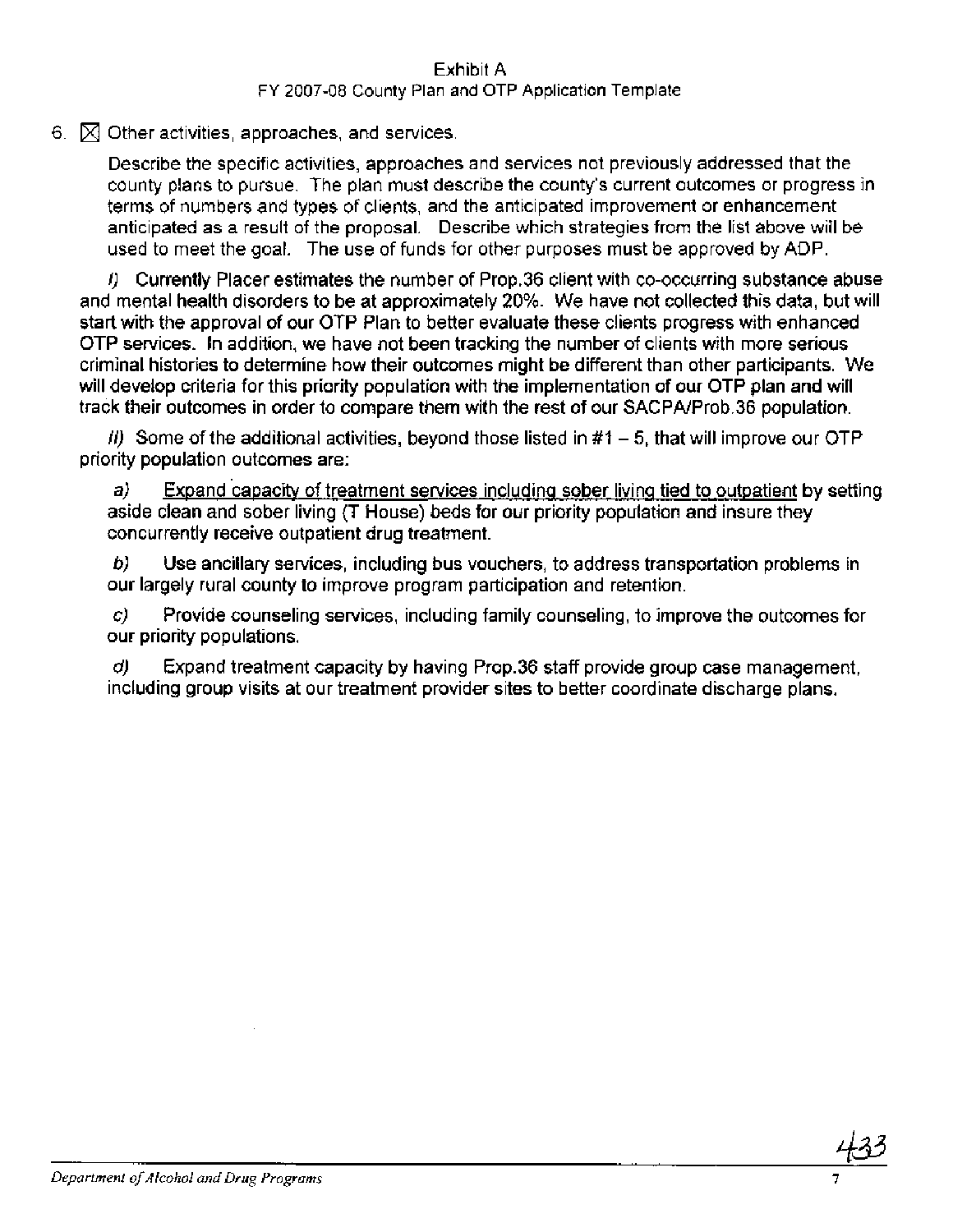**Department** of **Alcohol and Drug Programs 8** 

# FY 2007-08 OTP Budget<br>PLACER

County:

| County:                                                                                                                                                   | FY 2007-08 OTP Budget<br><b>PLACER</b>                                             |                          |                                    |
|-----------------------------------------------------------------------------------------------------------------------------------------------------------|------------------------------------------------------------------------------------|--------------------------|------------------------------------|
| <b>Treatment Related Costs:</b><br>Section I.                                                                                                             | <b>Budgeted Expenditures</b>                                                       |                          |                                    |
|                                                                                                                                                           | F                                                                                  | O                        | Ο                                  |
| Enhancing Treatment Services                                                                                                                              | <b>Budget</b>                                                                      | <b>Match Requirement</b> | <b>Clients Served</b><br>Projected |
| Residential Treatment                                                                                                                                     | 63,435<br>ø                                                                        | 7,048<br>မာ              | 15                                 |
| Narcotic Replacement Therapy                                                                                                                              |                                                                                    | ₩                        |                                    |
| Other Treatment Service                                                                                                                                   | ₩                                                                                  | ₩                        |                                    |
| Reduce Treatment Delays                                                                                                                                   | ₩                                                                                  | Ø                        |                                    |
| ncrease Placement into Treatment                                                                                                                          | p<br>ø                                                                             | $\blacksquare$<br>₩      |                                    |
| Develop Treatment Services Not                                                                                                                            |                                                                                    |                          |                                    |
| Currently Available                                                                                                                                       | ₩                                                                                  | ₩                        |                                    |
| Other Activities, Approaches or                                                                                                                           |                                                                                    |                          |                                    |
| Services                                                                                                                                                  | 98,424<br>¢)                                                                       | 10,936<br>₩              | 25                                 |
| <b>TOTAL SECTION I</b>                                                                                                                                    | 161,859<br>↮                                                                       | 17,984<br>H              | ş                                  |
| Criminal Justice/Other Costs:<br>Section II.                                                                                                              | <b>Budgeted Expenditures</b>                                                       |                          |                                    |
|                                                                                                                                                           | <b>Budget</b>                                                                      | <b>Match Requirement</b> | Projected Clients Served           |
| <b>Enhanced Supervision</b>                                                                                                                               | tA.                                                                                | ₩                        |                                    |
| <b>Other</b>                                                                                                                                              | ÷,                                                                                 | ٠<br>₩                   |                                    |
| <b>TOTAL SECTION II</b>                                                                                                                                   | ↮                                                                                  | ∣⇔                       | o                                  |
| ≈<br>GRAND TOTAL OF SECTIONS I &                                                                                                                          | 161,859<br>↮                                                                       | 17,984<br>↮              | ş                                  |
| projected expenditures stated above are consistent with the requirements of the Substance Abuse Offender Treatment Program.<br>Section III. CERTIFICATION | County Alcohol and Other Drug (AOD) Program Administrator's certification that all |                          |                                    |
| $\times$                                                                                                                                                  |                                                                                    |                          | 14-Sep-07<br>Date:                 |
|                                                                                                                                                           | SACPA Lead Agency Designee Signature                                               |                          |                                    |
|                                                                                                                                                           | Maureen F. Bauman, L.C.S.W., Director Adult System of Care                         |                          | Fees and Fines                     |
|                                                                                                                                                           | Please print name                                                                  |                          | Source of County Matching Funds    |
|                                                                                                                                                           |                                                                                    |                          |                                    |
| of Alcohol and Drug Programs                                                                                                                              |                                                                                    |                          |                                    |
|                                                                                                                                                           |                                                                                    |                          |                                    |
|                                                                                                                                                           |                                                                                    |                          |                                    |
|                                                                                                                                                           |                                                                                    |                          |                                    |
|                                                                                                                                                           |                                                                                    |                          |                                    |
|                                                                                                                                                           |                                                                                    |                          |                                    |
|                                                                                                                                                           |                                                                                    |                          |                                    |

∞